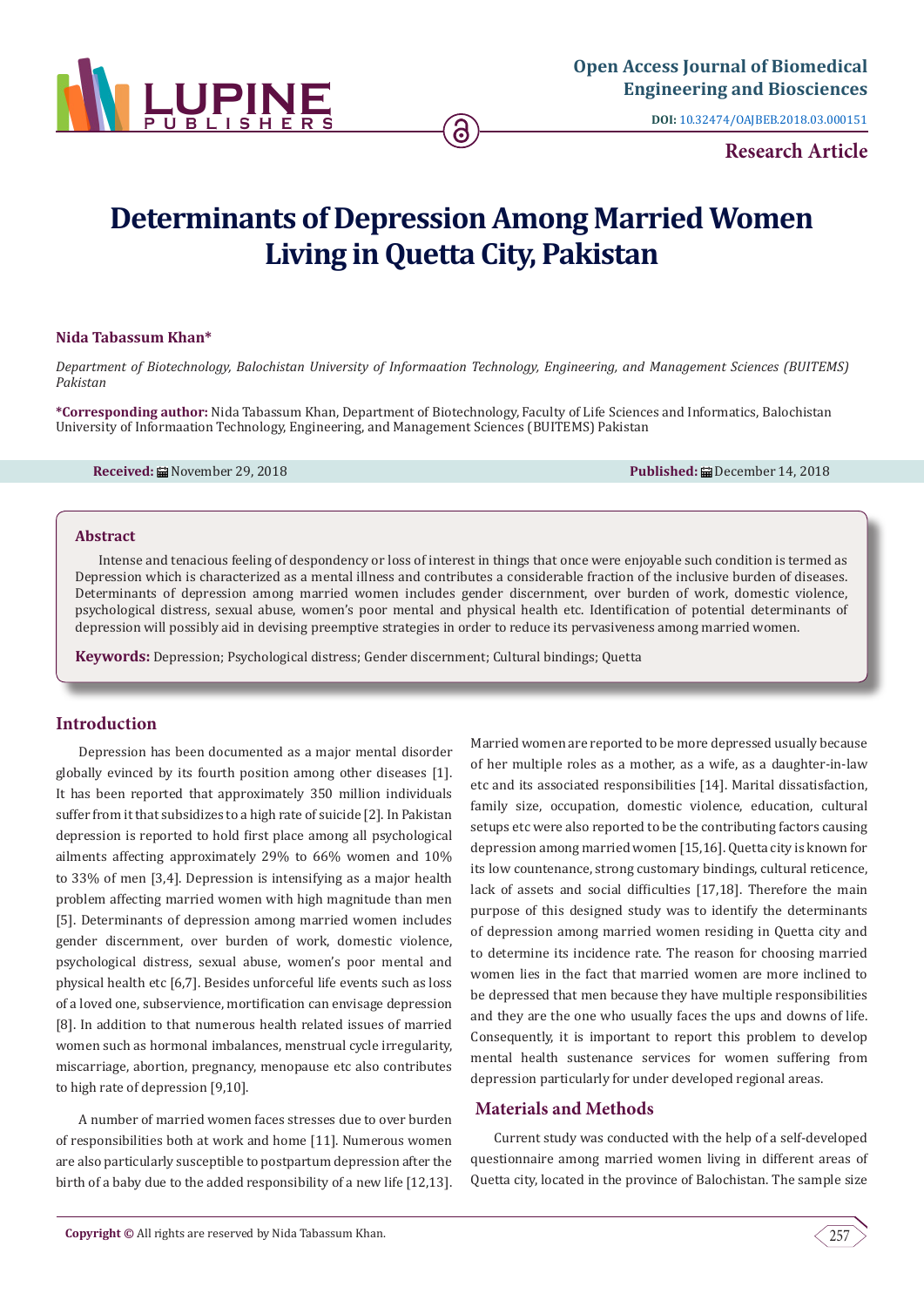was kept 100.Incidence of depression was measured using 21 item Beck Depression Inventory–II (BDI-II) [19]. The score below 17 indicated non-depressed individuals however score equal to or greater than 17 indicated depressed individuals. Information regarding education, occupation (working status), number of children (family size), husband's income and marital status was also obtained for the studied respondents.

## **Results and Discussion**

Data in Table 1 shows that a high percentage of married women is facing marital dissatisfaction (69%) which may be due to their husband's unsatisfactory low earnings as indicated in the mentioned table that 59% of married women were dissatisfied with their husbands' income causing financial problems. Thus, creating difficulties for such women to support large family. As we all are aware of the concept of combine family system in Pakistan, majority of the households in Quetta has combine family setup which consisted of a large number of dependent individuals relying on a sole independent earning member for their needs [20,21]. Such independent individual is referred as the head of the family and is usually a male. He is responsible for providing the basic necessities of life to his family [22].

| S.no           | <b>Eating pattern</b> | No of respondents (%)<br>$(n=100)$ |
|----------------|-----------------------|------------------------------------|
| 1              | Marital status        |                                    |
|                | • Satisfied           | 33                                 |
|                | • Dissatisfied        | 69                                 |
| $\overline{2}$ | Husband's income      |                                    |
|                | • Satisfied           | 41                                 |
|                | • Dissatisfied        | 59                                 |
| 3              | Education             |                                    |
|                | • Literate            | 36                                 |
|                | • Illiterate          | 64                                 |
| $\overline{4}$ | Occupation            |                                    |
|                | • Housewife           | 72                                 |
|                | • Working women       | 28                                 |
| 5              | Family size           |                                    |
|                | $\bullet \leq 5$      | 34                                 |
|                | $\bullet$ $\geq$ 5    | 66                                 |

**Table 1:** Demographic and social factors among married females.

And since majority of Pakistani households preferred to have large family size based on their cultural influence and upbringing setups [23]. In such circumstances a low income of the head of the family is not sufficient to support a family of many individuals creating domestic issues which eventually a married woman has to face in the end, leading to mental stress and depression [24,25]. As income is one of the contributing factors of depression, it is well known that women who belongs to low socio-economic group are at elevated risk for depression [26]. Table 1 also indicates that high incidence of depression is mainly due to low literacy rate of married women, only a small percentage of women were literate i.e.36% and a large fraction were reported to be illiterate. According to a study it was reported that educated women were found to be less depressed than low educated or illiterate women because an educated woman is more intellectual and skillful in performing day to day domestic tasks and managing a big household with less mental pressure [27,28]. An educated woman is more fortified with self-sufficiency, decision making capability and confidence [29].

Besides she can also share the financial burden of her husband by doing a job of some kind [30]. Unfortunately working of a female after marriage is not much favored in Pakistani system especially in under developed areas like Quetta due to the narrow mindedness of her male partner or reluctant mentality of her in-laws. Considering the above-mentioned determinants of depression, prevalence rate of this mental disorder was reported to be high i.e.67% among married women as indicted in Table 2 and Graph 1. However, there were several limitations in our study such as information regarding family history of depression, loss of loved ones, current health illness, documentation of domestic violence, sexual abuse, clinical evaluation of women physical/mental health before/after child birth etc which needs to be unveiled in future studies. This study is an endeavor to address the matter of increasing rate of depression among married Pakistani women living in under developed areas to make commendations on how to improve their mental health.

**Table 2:** Incidence of depression among married women of Quetta city.

| S.no | <b>Depression</b>      | No of respondents $(\% )$ (n=100) |
|------|------------------------|-----------------------------------|
|      | $<$ 17 (non-depressed) | 33                                |
|      | $\geq$ 17 (depressed)  | 67                                |



## **Conclusion**

Current study revealed that the overall rate of depression was reported to be high i.e. 67% among married women which